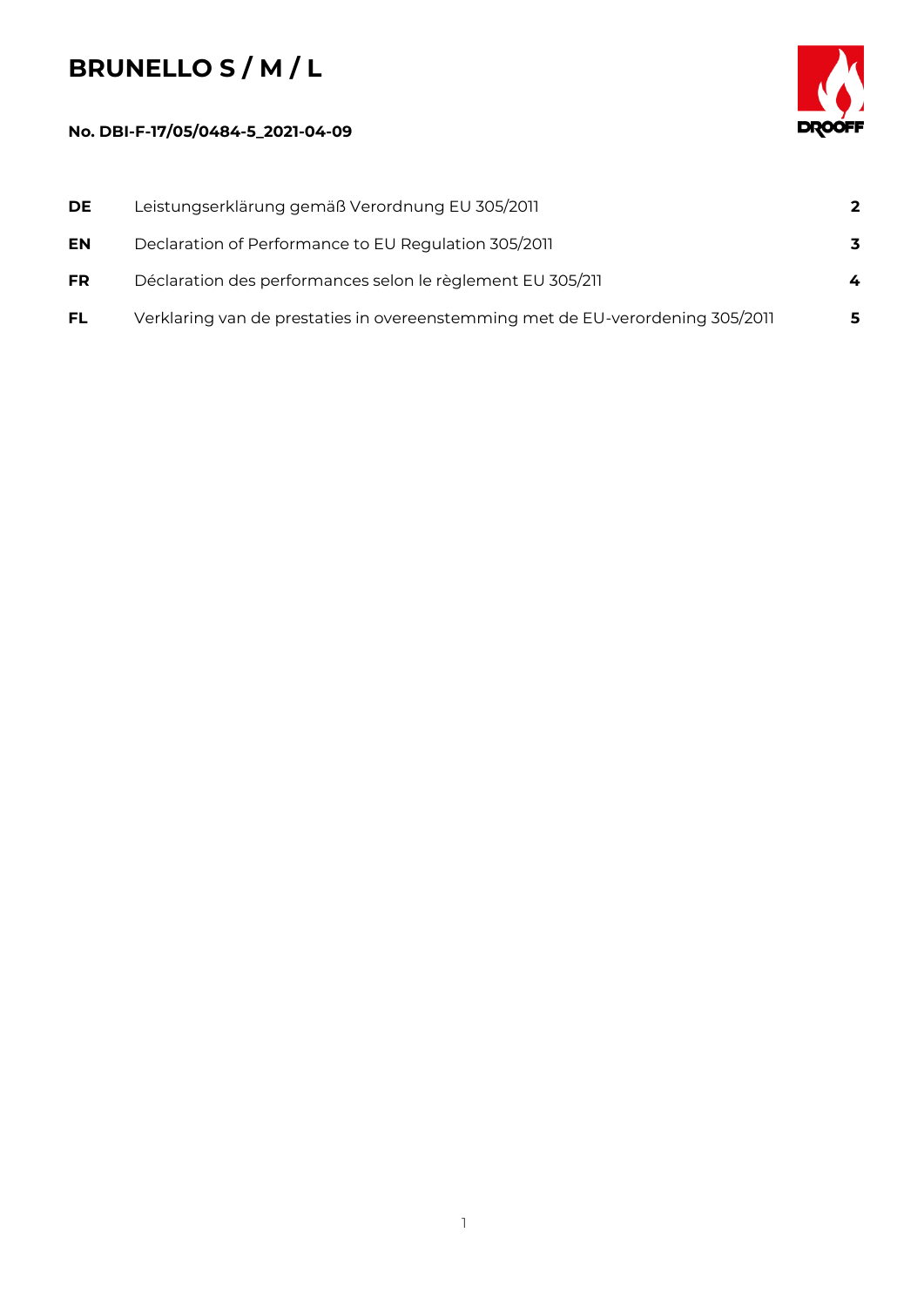

| 1. Allgemeines                                                                            |                                                                                                          |  |  |  |  |
|-------------------------------------------------------------------------------------------|----------------------------------------------------------------------------------------------------------|--|--|--|--|
| Produkt                                                                                   | BRUNELLO S/M/L                                                                                           |  |  |  |  |
| Verwendungszweck                                                                          | Raumheizer für feste Brennstoffe ohne                                                                    |  |  |  |  |
|                                                                                           | Warmwasserbereitung                                                                                      |  |  |  |  |
| Hersteller                                                                                | Drooff Kaminöfen GmbH & Co. KG                                                                           |  |  |  |  |
|                                                                                           | Keffelker Str. 40                                                                                        |  |  |  |  |
|                                                                                           | 59929 Brilon, Deutschland                                                                                |  |  |  |  |
| System(e) zur Bewertung der Leistungsbeständigkeit                                        | 3                                                                                                        |  |  |  |  |
| Benanntes Prüflabor / Nr.                                                                 | DBI-Gastechnologisches Institut gGmbH                                                                    |  |  |  |  |
|                                                                                           | Freiberg DVGW-Prüflaboratorium Energie                                                                   |  |  |  |  |
|                                                                                           | /1721                                                                                                    |  |  |  |  |
| Prüfbericht Nr.                                                                           | DBI-F-17/05/0484-5                                                                                       |  |  |  |  |
| Harmonisierte technische Spezifikation                                                    | EN 13240:2005-10                                                                                         |  |  |  |  |
| 2. Wesentliche Merkmale                                                                   |                                                                                                          |  |  |  |  |
| <b>Brandsicherheit</b>                                                                    | <b>Erfüllt</b>                                                                                           |  |  |  |  |
| Brandverhalten                                                                            | Al nach EN13501-1                                                                                        |  |  |  |  |
| Sicherheitsabstand zu brennbaren Materialien in mm                                        | Decke:                                                                                                   |  |  |  |  |
|                                                                                           | Boden:                                                                                                   |  |  |  |  |
|                                                                                           | Hinten:<br>100                                                                                           |  |  |  |  |
|                                                                                           | Seite (ohne Strahlungseinfluss):<br>350                                                                  |  |  |  |  |
|                                                                                           | Seiten (mit Strahlungseinfluss):<br>450                                                                  |  |  |  |  |
|                                                                                           | Vorne:<br>800                                                                                            |  |  |  |  |
| Brandgefahr durch Herausfallen von brennendem Brennstoff                                  | Erfüllt                                                                                                  |  |  |  |  |
| Reinigbarkeit                                                                             | Erfüllt                                                                                                  |  |  |  |  |
| Emission von Verbrennungsprodukten (CO)                                                   | g/Nm <sup>3</sup><br>< 1.25                                                                              |  |  |  |  |
| Abgastemperatur Messstrecke bei Nennwärmeleistung (fire +)                                | $\overline{C}$<br>202,6 (200,6)                                                                          |  |  |  |  |
| Abgastemperatur Stutzen bei Nennwärmeleistung (fire+)                                     | $\circ$ C<br>243(241)                                                                                    |  |  |  |  |
| Oberflächentemperatur                                                                     | Erfüllt                                                                                                  |  |  |  |  |
| Elektrische Sicherheit                                                                    | Erfüllt                                                                                                  |  |  |  |  |
| Freisetzung von gefährlichen Stoffen                                                      | <b>NPD</b>                                                                                               |  |  |  |  |
| Max. Betriebsdruck                                                                        | Nicht relevant                                                                                           |  |  |  |  |
| Mechanische Festigkeit (zum Tragen eines Schornsteins)                                    | <b>NPD</b>                                                                                               |  |  |  |  |
| Wärmeleistung / Energieeffizienz                                                          | Erfüllt                                                                                                  |  |  |  |  |
| Nennwärmeleistung                                                                         | kW<br>4,5                                                                                                |  |  |  |  |
| Nenn-Raumwärmeleistung                                                                    | 4,5<br>kW                                                                                                |  |  |  |  |
| Nenn-Wasserwärmeleistung                                                                  | kW                                                                                                       |  |  |  |  |
| Wirkungsgrad                                                                              | $\%$<br>> 75                                                                                             |  |  |  |  |
| Die Leistung des Produktes gemäß 1 entspricht den erklärten Leistungen gemäß Abschnitt 2. |                                                                                                          |  |  |  |  |
|                                                                                           | Verantwortlich für die Erstellung dieser Leistungserklärung ist allein der Hersteller gemäß Abschnitt 1. |  |  |  |  |

Unterzeichnet im Namen des Herstellers

 $\mathcal{D}$  $\overline{\phantom{a}}$ 

Till Klask, Geschäftsführer Brilon, 14.04.2021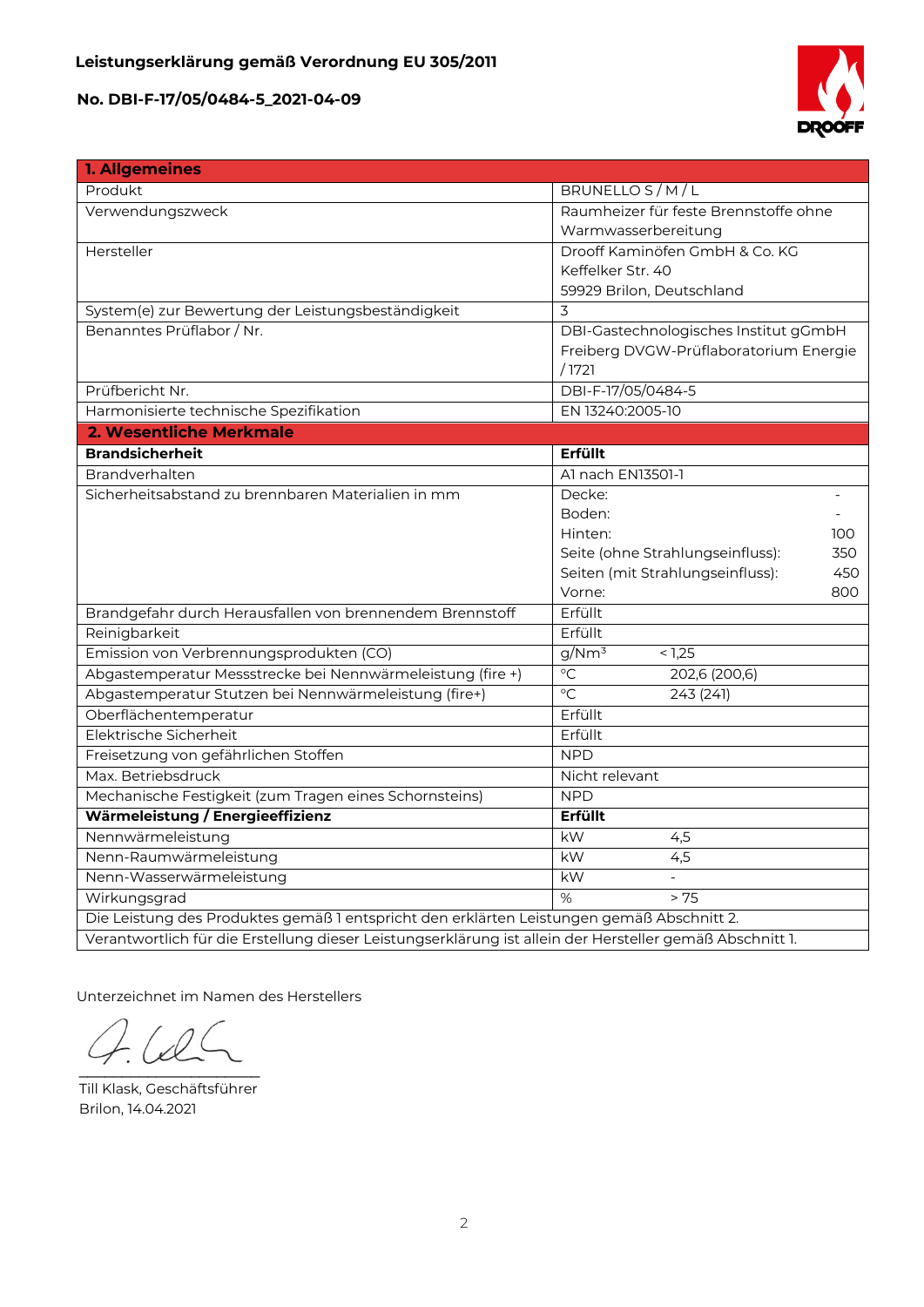

| 1. General                                                                                                         |                                            |  |  |
|--------------------------------------------------------------------------------------------------------------------|--------------------------------------------|--|--|
| Product                                                                                                            | BRUNELLO S/M/L                             |  |  |
| Intended use                                                                                                       | Room heater for solid fuels without        |  |  |
|                                                                                                                    | hot water preparation                      |  |  |
| Manufacturer                                                                                                       | Drooff Kaminöfen GmbH & Co. KG             |  |  |
|                                                                                                                    | Keffelker Str. 40                          |  |  |
|                                                                                                                    | 59929 Brilon, Germany                      |  |  |
| System(s) for assessment of performance consistency                                                                | 3                                          |  |  |
| Nominated test laboratory / no.                                                                                    | DBI-Gastechnologisches Institut gGmbH      |  |  |
|                                                                                                                    | Freiberg DVGW-Prüflaboratorium Energie     |  |  |
|                                                                                                                    | /1721                                      |  |  |
| Test report no.                                                                                                    | DBI-F-17/05/0484-5                         |  |  |
| Harmonized technical specification                                                                                 | EN 13240:2005-10                           |  |  |
| <b>2. Essential features</b>                                                                                       |                                            |  |  |
| <b>Fire safety</b>                                                                                                 | <b>Fulfilled</b>                           |  |  |
| Fire behaviour                                                                                                     | Al according to EN13501-1                  |  |  |
| Distance from inflammable materials in mm                                                                          | Ceiling:                                   |  |  |
|                                                                                                                    | Floor:                                     |  |  |
|                                                                                                                    | Back:<br>100                               |  |  |
|                                                                                                                    | Side (without radiation influence):<br>350 |  |  |
|                                                                                                                    | Side (with radiation influence):<br>450    |  |  |
|                                                                                                                    | Front:<br>800                              |  |  |
| Fire hazard due to burning fuel falling out                                                                        | Fulfilled                                  |  |  |
| Cleanability                                                                                                       | Fulfilled                                  |  |  |
| Emission of combustion products (CO)                                                                               | g/Nm <sup>3</sup><br>< 1,25                |  |  |
| Exhaust gas temperature measuring section at nominal heat                                                          | $\overline{C}$<br>202,6 (200,6)            |  |  |
| output (fire +)                                                                                                    |                                            |  |  |
| Flue gas temperature at nominal heat output (fire+)                                                                | $\circ$ C<br>243 (241)                     |  |  |
| Surface temperature                                                                                                | Fulfilled                                  |  |  |
| <b>Electrical safety</b>                                                                                           | Fulfilled                                  |  |  |
| Release of hazardous substances                                                                                    | <b>NPD</b>                                 |  |  |
| Max. operating pressure                                                                                            | Not relevant                               |  |  |
| Mechanical strength (to support a chimney)                                                                         | <b>NPD</b>                                 |  |  |
| Heat output / energy efficiency                                                                                    | <b>Fulfilled</b>                           |  |  |
| Rated heating capacity                                                                                             | kW<br>4,5                                  |  |  |
| Room-heating capacity                                                                                              | kW<br>4,5                                  |  |  |
| Water-heating capacity                                                                                             | kW                                         |  |  |
| Efficiency                                                                                                         | %<br>> 75                                  |  |  |
| The performance of the product according to 1 corresponds to the declared performances according to section 2.     |                                            |  |  |
| The manufacturer alone is responsible for drawing up this declaration of performance in accordance with section 1. |                                            |  |  |

Signed on behalf of the manufacturer

 $\mathcal{L}$  and  $\mathcal{L}$  and  $\mathcal{L}$ 

Till Klask, managing director Brilon, 14th April 2021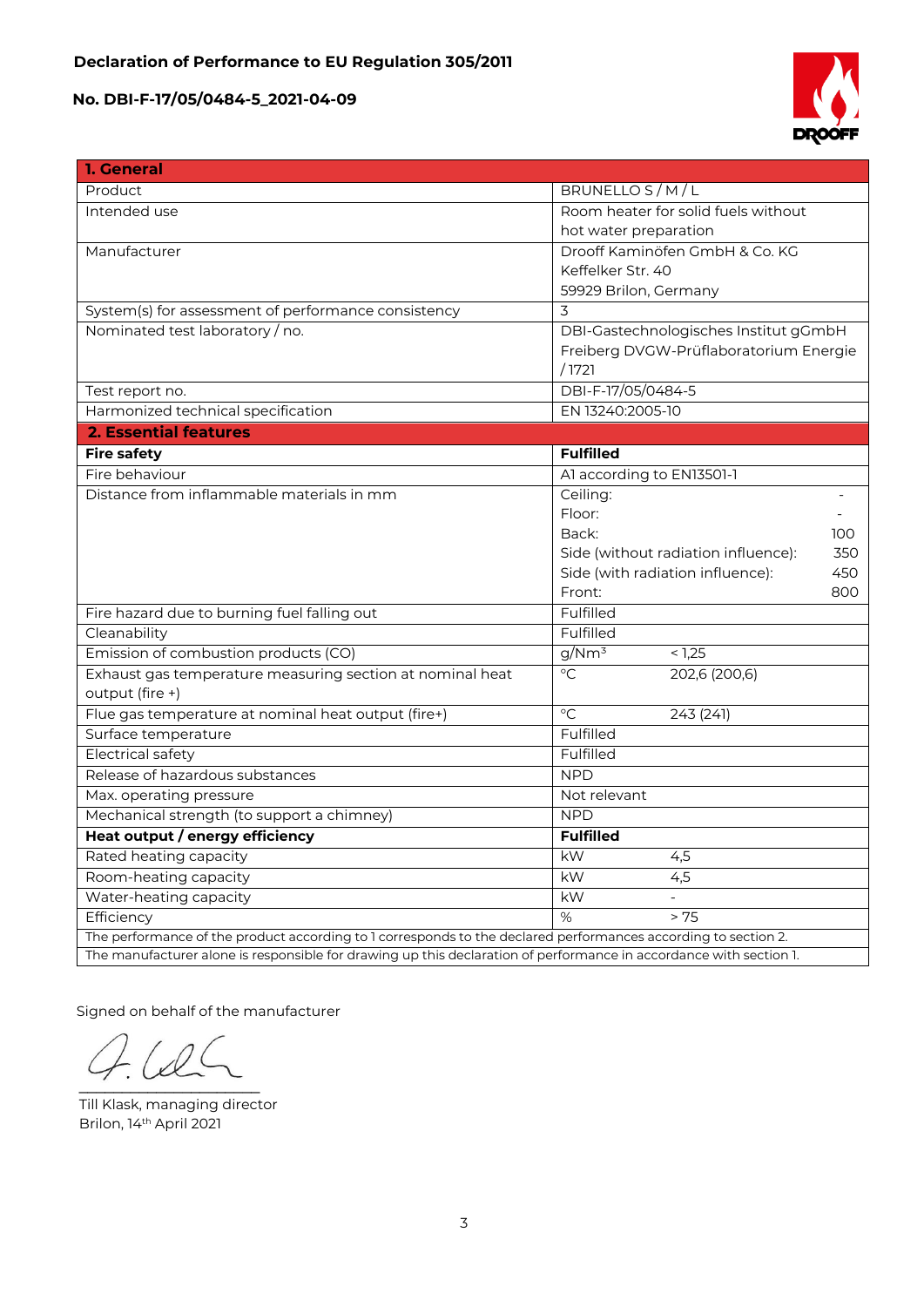

| 1. Généralités                                                                                                       |                                               |  |  |
|----------------------------------------------------------------------------------------------------------------------|-----------------------------------------------|--|--|
| Produit                                                                                                              | BRUNELLO S/M/L                                |  |  |
| Objet                                                                                                                | Chauffage pour combustibles solides sans      |  |  |
|                                                                                                                      | production d'eau chaude                       |  |  |
| Fabricant                                                                                                            | Drooff Kaminöfen GmbH & Co. KG                |  |  |
|                                                                                                                      | Keffelker Str. 40                             |  |  |
|                                                                                                                      | 59929 Brilon, Allemagne                       |  |  |
| Système(s) d'évaluation de la constance des performances                                                             | 3                                             |  |  |
| Laboratoire d'essai désigné / numéro                                                                                 | DBI-Gastechnologisches Institut gGmbH         |  |  |
|                                                                                                                      | Freiberg DVGW-Prüflaboratorium Energie        |  |  |
|                                                                                                                      | /1721                                         |  |  |
| Numéro du rapport d'essai                                                                                            | DBI-F-20/07/0778-9                            |  |  |
| Spécification technique harmonisée                                                                                   | EN 13240:2005-10                              |  |  |
| 2. Caractéristiques principales                                                                                      |                                               |  |  |
| Sécurité incendie                                                                                                    | Conforme                                      |  |  |
| Comportement au feu                                                                                                  | Al selon la norme EN13501-1                   |  |  |
| Distance de sécurité aux matériaux combustibles en mm                                                                | Plafond:                                      |  |  |
|                                                                                                                      | Sol:                                          |  |  |
|                                                                                                                      | Arrière :<br>100                              |  |  |
|                                                                                                                      | Côté (sans influence des radiations) :<br>350 |  |  |
|                                                                                                                      | Côté (avec influence                          |  |  |
|                                                                                                                      | des radiations) :<br>450                      |  |  |
|                                                                                                                      | Devant:<br>800                                |  |  |
| Danger d'incendie dû à la chute de combustible brûlé                                                                 | Conforme                                      |  |  |
| Nettoyabilité                                                                                                        | Conforme                                      |  |  |
| Émissions de produits de combustion (CO)                                                                             | g/Nm <sup>3</sup><br>< 1,25                   |  |  |
| Section de mesure de la température des gaz de combustion à la                                                       | $\overline{C}$<br>202,6 (200,6)               |  |  |
| puissance calorifique nominale (fire +)                                                                              |                                               |  |  |
| Température des gaz de combustion à la puissance                                                                     | $\circ$ C<br>243 (241)                        |  |  |
| calorifique nominale (fire+)                                                                                         |                                               |  |  |
| Température de surface                                                                                               | Conforme                                      |  |  |
| Sécurité électrique                                                                                                  | Conforme                                      |  |  |
| Le rejet de substances dangereuses                                                                                   | <b>NPD</b>                                    |  |  |
| Max. Pression de fonctionnement                                                                                      | Non pertinent                                 |  |  |
| Résistance mécanique (pour supporter une cheminée)                                                                   | <b>NPD</b>                                    |  |  |
| Production de chaleur / efficacité énergétique                                                                       | Conforme                                      |  |  |
| Puissance totale                                                                                                     | kW<br>4,5                                     |  |  |
| Puissance de convection                                                                                              | 4,5<br>kW                                     |  |  |
| Puissance hydraulique                                                                                                | kW                                            |  |  |
| Efficacité                                                                                                           | > 75<br>%                                     |  |  |
| La performance du produit selon le point 1 correspond aux performances déclarées selon le point 2.                   |                                               |  |  |
| Le fabricant est seul responsable de l'établissement de cette déclaration de performance conformément à l'article 1. |                                               |  |  |

Signé au nom du fabricant

 $\sim$ 

Till Klask, Directeur général Brilon, 14 avril 2021